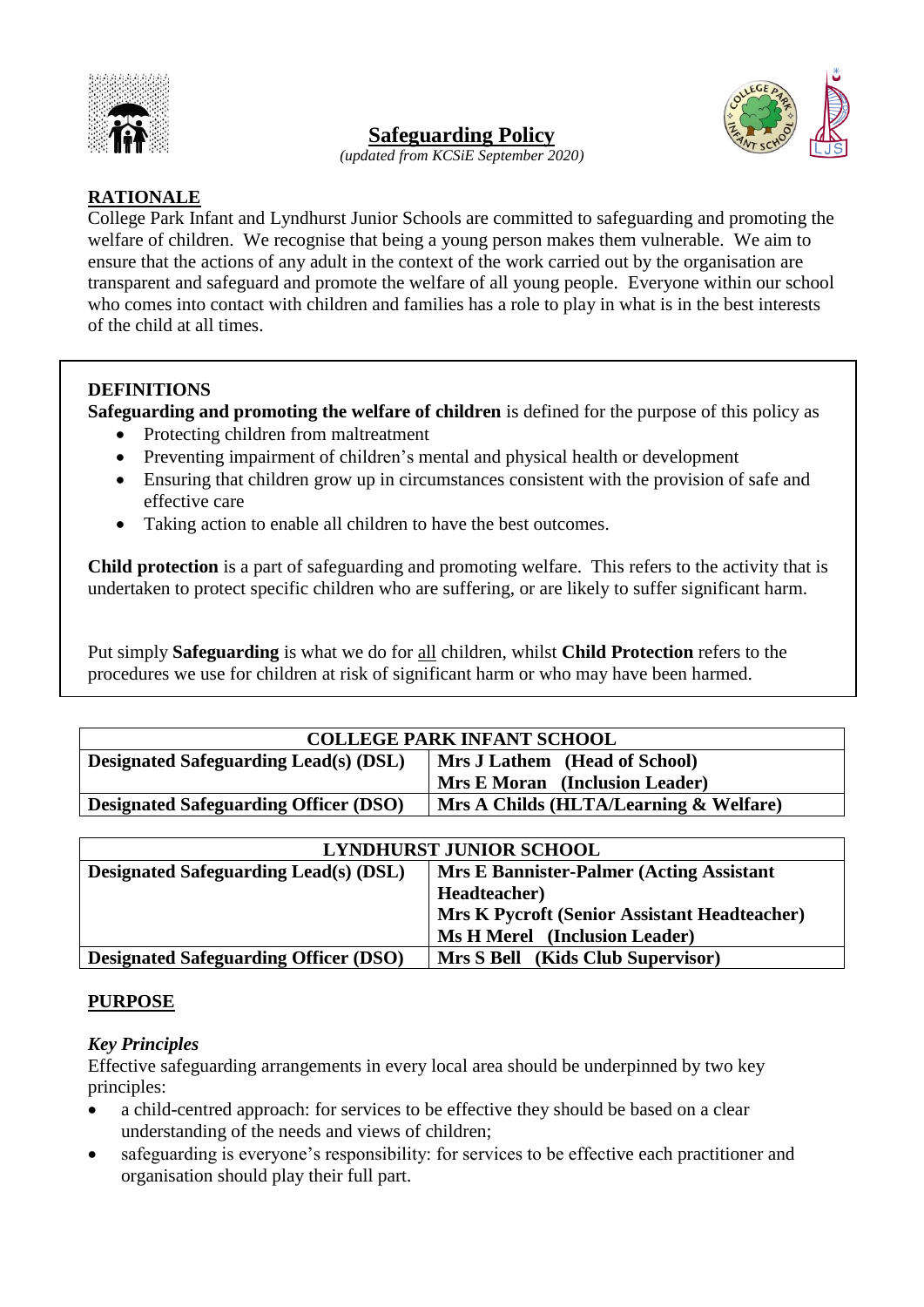In order that organisations and practitioners collaborate effectively, it is vital that every individual working with children and families, including practitioners who work with parents, is aware of the role that they have to play and the role of other practitioners. They should be aware of, and comply with, the published local arrangements as set out by the local safeguarding partners. Effective safeguarding requires clear local arrangements for collaboration between practitioners and agencies. *'Working Together to Safeguard Children' HM Government July 2018*

To safeguard our children we will have:

- Clear priorities for safeguarding and promoting the welfare of children explicitly stated in school policies and documentation.
- A clear commitment by senior leaders to the importance of safeguarding and promoting children's welfare.

## **Key local contacts**

The Government's statutory guidance, "Working Together to Safeguard Children 2018" explains that the three safeguarding partners in relation to a local authority area are defined under the Children Act 2004 (as amended by the Children and Social Work Act 2017) as: the local authority, a clinical commissioning group for an area any part of which falls within the local authority area and the chief officer of police for an area any part of which falls within the local authority area

## **Director of Children, Families & Education – Portsmouth City Council, Local Authority Deputy Director of Quality & Safeguarding – Portsmouth Clinical Commissioning Group Portsmouth District Commander – Hampshire Constabulary**

**Portsmouth Multi-Agency Safeguarding Hub (MASH)** 0845 671 0271 / 02392 688793

# out of hours 0300 555 1373

## **PROCEDURES**

- If a disclosure is made to any member of staff it is important that the Designated Safeguarding Lead is informed immediately. The disclosure is on a 'need to know' basis only, the fewer people informed the better.
- The child, when making a disclosure **must not** be questioned by the adult. Questions may only be used to clarify information and should be open and not leading.
- All incidents that cause concern must be reported and are recorded on MyConcern.
- The child concerned is then monitored closely for either further action or no cause for concern. This is of vital importance, particularly in suspected cases of neglect since obvious signs may not be apparent at first.
- The Designated Safeguarding Lead takes responsibility for monitoring children at risk and liaising with other agencies.
- Where it is felt to be necessary the Designated Safeguarding Lead will refer the case to the LA Multi Agency Safeguarding Hub (MASH). This is the first point of contact for all referrals and contacts into Children's Social Care. A team of professionals from Social Care, Health, Education and the Police decide if a situation needs a Social Care response or if it should be responded to by another agency or service. They will then make sure that happens. MASH will inform which services if any are already involved with a child and together make sure the right service is being provided quickly.
- In extreme circumstances, where it is felt that the child is at significant risk of immediate harm in the home environment, the DSL may contact the police in the first instance.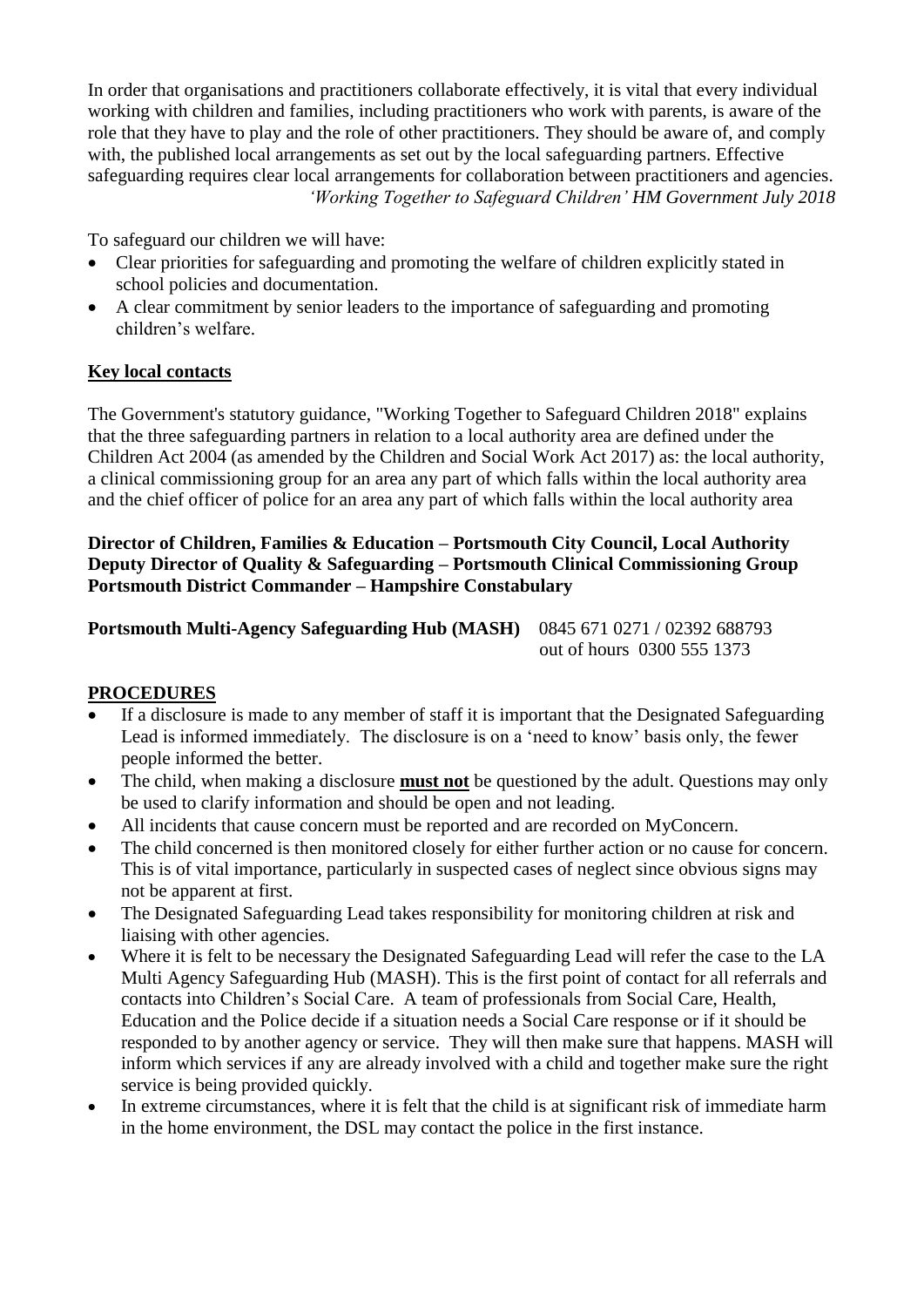# **PROCESSES**

## **1. Protecting Children from Unsuitable People**

There are several aspects to this, including safe recruitment practices, disqualification by association, Section 128 checks on members of the Local Governing Board, procedures for dealing with allegations of abuse against staff, guidance about appropriate behaviour and reporting so that unsuitable people can be stopped from working with children in any setting.

## **2. Safer Recruitment and Selection**

The school pays full regard to DfE guidance 'Keeping Children Safe in Education' (September 2020). All appropriate measures are applied in relation to everyone who works in the school who is likely to be perceived by the children as a safe and trustworthy adult including volunteers and staff employed by contractors.

The Executive Headteacher, Head of School, Inclusion Leader and a named governor have undertaken Safer Recruitment training and one or more is always involved in all staff and volunteer appointments and arrangements.

Safer recruitment means that all applicants will:

- complete an application form
- provide two referees, including at least one who can comment on the applicant's suitability to work with children
- provide evidence of identity and qualifications
- be checked through the Disclosure and Barring Service as appropriate to their role (including for teachers a prohibition to teach check)
- demonstrate their mental and physical fitness to carry out their work responsibilities
- be verified that they have the right to work in the UK
- be interviewed
- make a declaration that they are not barred from working with children and that they do not live in the same household where another person who is barred lives or works (only relevant to staff who work at, or are involved in the management of Lyndhurst Kids Club which provides childcare for children of the age range that this requirement applies to).

## **3. Safe Practice**

Our school and staff follow and comply with school agreed policies and procedures as well as those laid down by the Local Authority/Multi Academy Trust. Safe working practice helps to ensure the safety of all pupils and staff. All staff need to know that inappropriate behaviour with or towards children is unacceptable.

## **4. Safeguarding Information for pupils**

We encourage our pupils to feel safe at school and know that all adults will listen to them. Pupil voice is given a high priority and pupils are listened to through a range of activities eg. the School Council, circle times, suggestions box, interviews, surveys and questionnaires as well as specially trained staff such as Emotional Literacy Support Assistants.

As from September 2020 Relationships Education is now mandatory (however due to disruption caused by coronavirus, schools who are unable to meet the requirements can delay teaching until the start of the summer term 2021 at the latest) and DfE guidance in teaching online safety in schools was released in June 2019). Personal, Social, Health and Economic (PSHE) Education is taught using the local programme of study established by schools working together to ensure a local context.

## **5. Partnership with Parents**

The school shares a purpose with parents to educate and keep children safe from harm and have their welfare promoted. We are committed to working with parents positively, openly and honestly.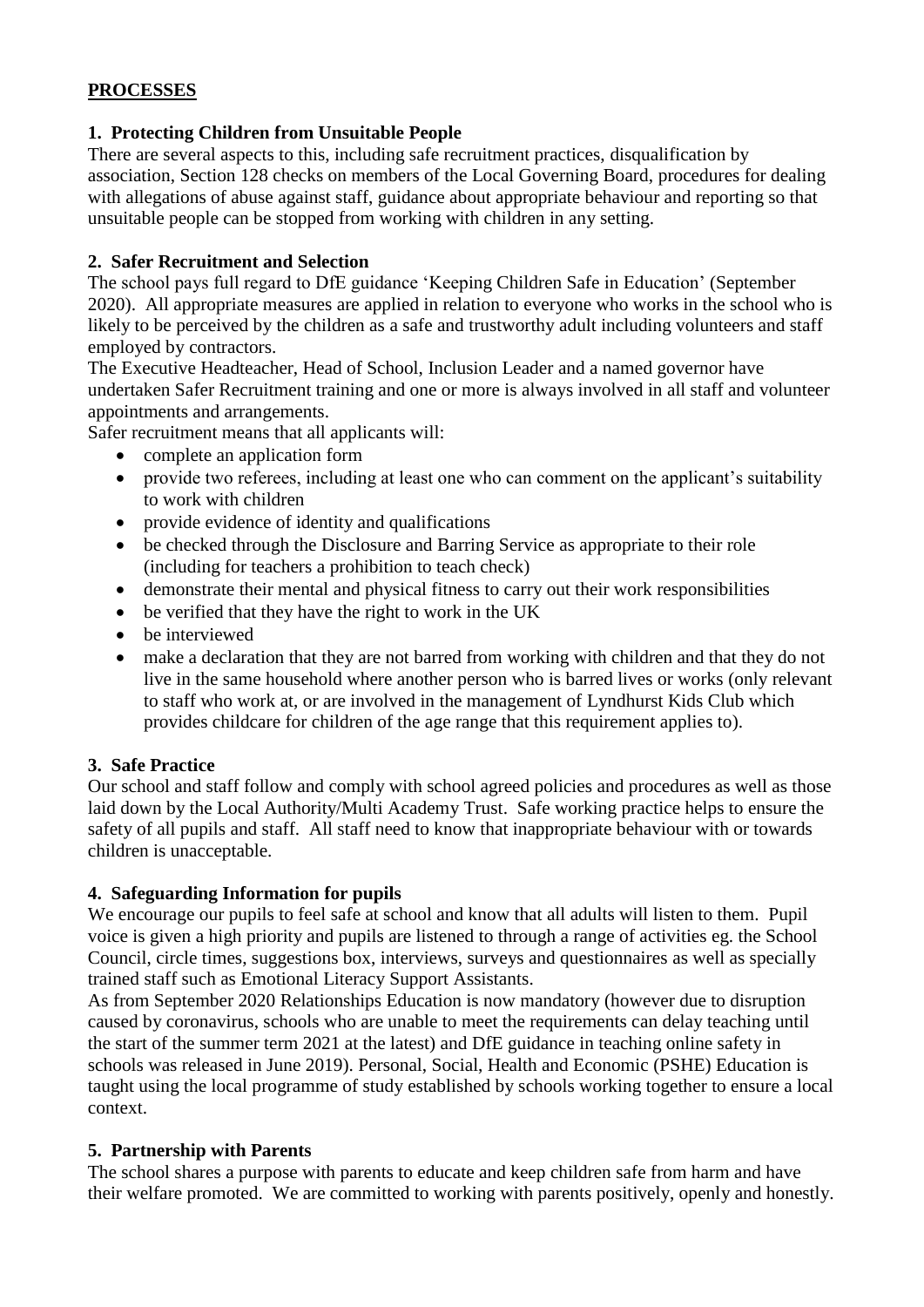However, confidential or sensitive information will not be shared in order to protect a child. Whilst, among other obligations, the Data Protection Act 1998 places duties on organisations and individuals to process personal information fairly and lawfully and to keep the information they hold safe and secure, this is not a barrier to sharing information where the failure to do so would result in a child being placed at risk of harm. Fears about sharing information cannot be allowed to stand in the way of the need to promote the welfare and protect the safety of children.

## **6. Partnership with others**

Our school recognises that it is essential to establish positive and effective working relationships with other local agencies. Signposting to other services can support our children and families. (See the above section for data protection concerns about information sharing). Information sharing is vital to good and effective safeguarding.

## **7. Early Help**

The aim of early help is to prevent an escalation of needs into acute services including social care, special educational needs, health, the police or learning support, to the detriment of children's welfare and increasing costs to the various agencies. It requires a collaborative approach. Staff will be alert to learners who need this level of support as soon as a problem emerges at any point in a child's life and how this differs from a child in immediate danger or at significant risk of harm. This will often begin with sharing observations or initial concerns with the school's Designated Safeguarding Leads, Head of School or Executive Headteacher who have communication with and access to other services.

## **8. Contextual safeguarding**

It is important to recognise all assessments and safeguarding procedures within the school setting must take into account all of a pupil's social sphere, not only that at school. To this end, it is important the school records and monitors incidents that happen outside the school setting as well. Assessments of children should consider whether wider environmental factors are present in a child's life that are a threat to the safety and/or welfare.

#### **9. School training and Staff Induction**

The school's Designated Safeguarding Leads are responsible for organising child protection/safeguarding training and ensuring that regular updates are systematically organised (see roles and responsibilities). The Head of School provides newly appointed staff with access to the Staff Induction Handbook and the school's policies for, and linked to, Child Protection and Safeguarding. Training updates for all staff will be at least annually. The Designated Safeguarding Leads will have specific training every two years, but updated at least annually to keep up with any developments relevant to the role.

#### **10. Children Missing from Education**

Where children on roll at the school do not attend and all usual enquiries have been made, the case will be referred to the Local Authority MASH. Parents are required to inform the school for reasons of a child's absence and made aware that unexplained absences could result in contact with Social Care or the Police if there are significant concerns about the safety or welfare of a pupil. The school will also refer to the MASH any child being withdrawn from school with the intent to be electively home educated where there are safeguarding concerns.

#### **11. Physical Contact with Pupils/Restraint**

It is not realistic to suggest that teachers should never touch pupils, and they, and other staff in schools, have the right to use reasonable force to control or restrain pupils in certain circumstances. Guidance about this can be found in the school policy and the DfE July 2013 Advice for headteachers, staff and governing bodies 'Use of reasonable force'. The DfE document 'Positive environments where children can flourish' should also be considered.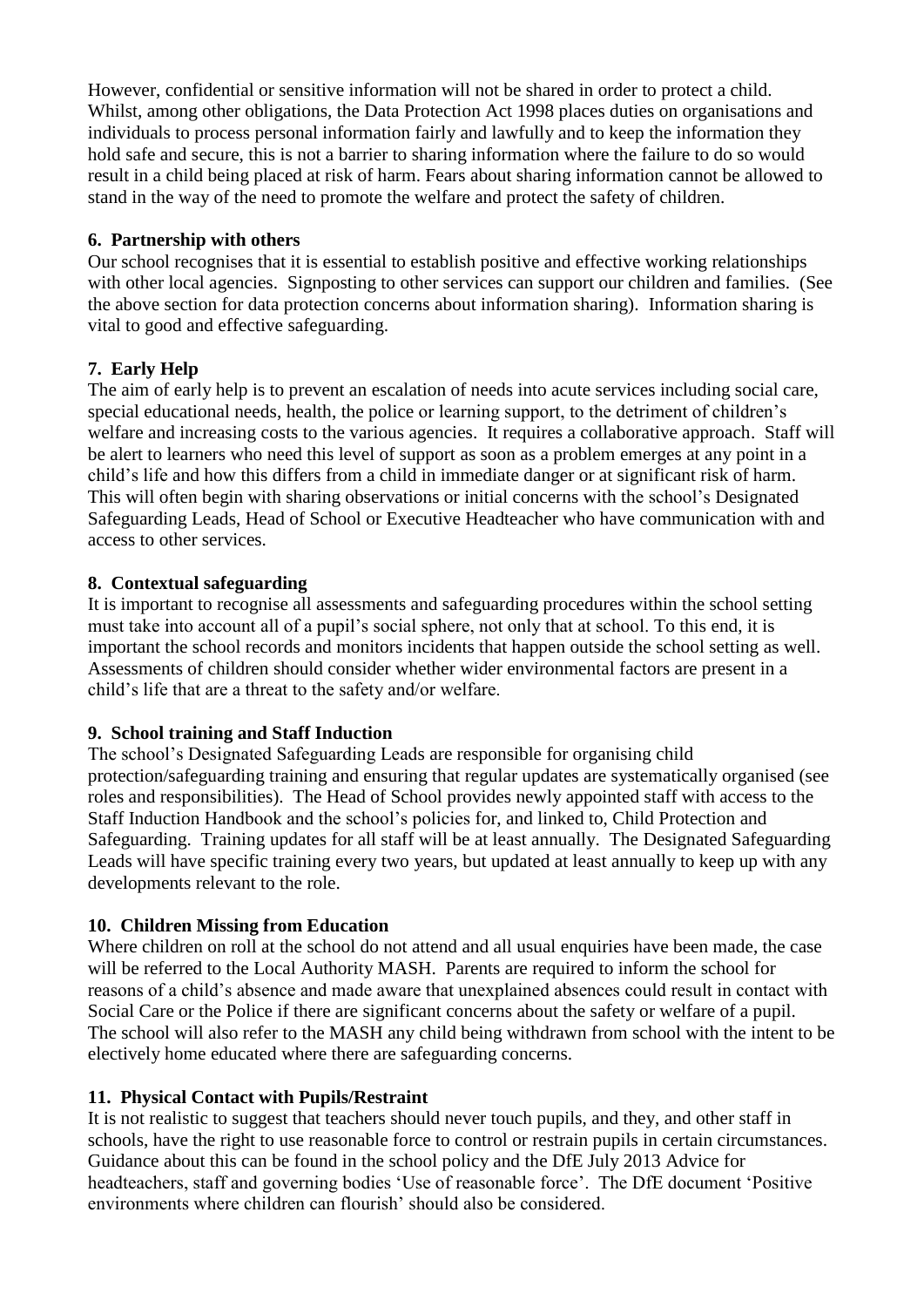## **12. Allegations against staff (including supply teachers and other agency workers)**

The MAT uses the services of the Browne Jacobson Human Resources services and the KGA Staff Code of Conduct and Behaviour Policy sets out procedures regarding allegations against school staff. However, there must be a balance between the need to protect children from abuse and the need to protect staff and volunteers from false, unfounded or malicious accusations.

With regard to allegations made against a supply teacher or another person, not directly employed by the school, schools should handle the allegation as they are best placed to collect the facts and information required. They should discuss with the employing agency whether to suspend or redeploy the person whilst the investigation takes place, and liaise with the LADO to determine a suitable outcome.

## **13. Pupil information**

Our school will endeavour to keep up to date and accurate information in order to keep children safe and provide appropriate care for them. The nature of this information is as follows:

- Names and contact details of persons with whom the child normally lives
- Names and contact details of all persons with parental responsibility (if different from above)
- Emergency contact details, more than one (if different from above)
- Details of any persons authorised to collect the child from school (if different from above)
- Any relevant court orders in place including those which affect any person's access to the child
- If the child is or has been on the Child Protection Register or subject to a care plan
- Name and contact details of GP
- Any other factors which may impact on the safety and welfare of the child

Due regard is paid to data protection (GDPR & any relevant Privacy Policy) and the sharing of personal information. However, fears about sharing information cannot be allowed to stand in the way of the need to promote the welfare and protect the safety of children.

#### **14. Extended school and off-site arrangements (including Alternative Provision)**

Where extended school activities are provided by and managed by the school, our own safeguarding and child protection policies and procedures apply. If other organisations provide services or activities on our site we will check that they have appropriate procedures in place, including safer recruitment procedures and Enhanced DBS checks.

When our children attend off-site activities, we will check that effective child protection arrangements are in place. Where a pupil may be dual-registered with an Alternative Provision Provider, we will ensure that we have written confirmation from that provider that appropriate safeguarding checks have been carried out on individuals working at the establishment. College Park Infant and Lyndhurst Junior Schools will also make weekly contact with the setting to ensure the pupil has been in attendance. If an issue should arise, the school will follow the procedures as they would for a child that was educated on site.

#### **15. Photography and images**

The vast majority of people who take or view photographs or videos of children do so for entirely innocent, understandable and acceptable reasons. Sadly, some people abuse children through taking or using images, so we must ensure that we have some safeguards in place. To protect children we will:

- seek their consent for photographs to be taken or published (for example, on our website or in newspapers or publications)
- seek parental consent
- use only the child's first name with an image
- ensure that children are appropriately dressed
- encourage children to tell us if they are worried about any photographs that are taken of them.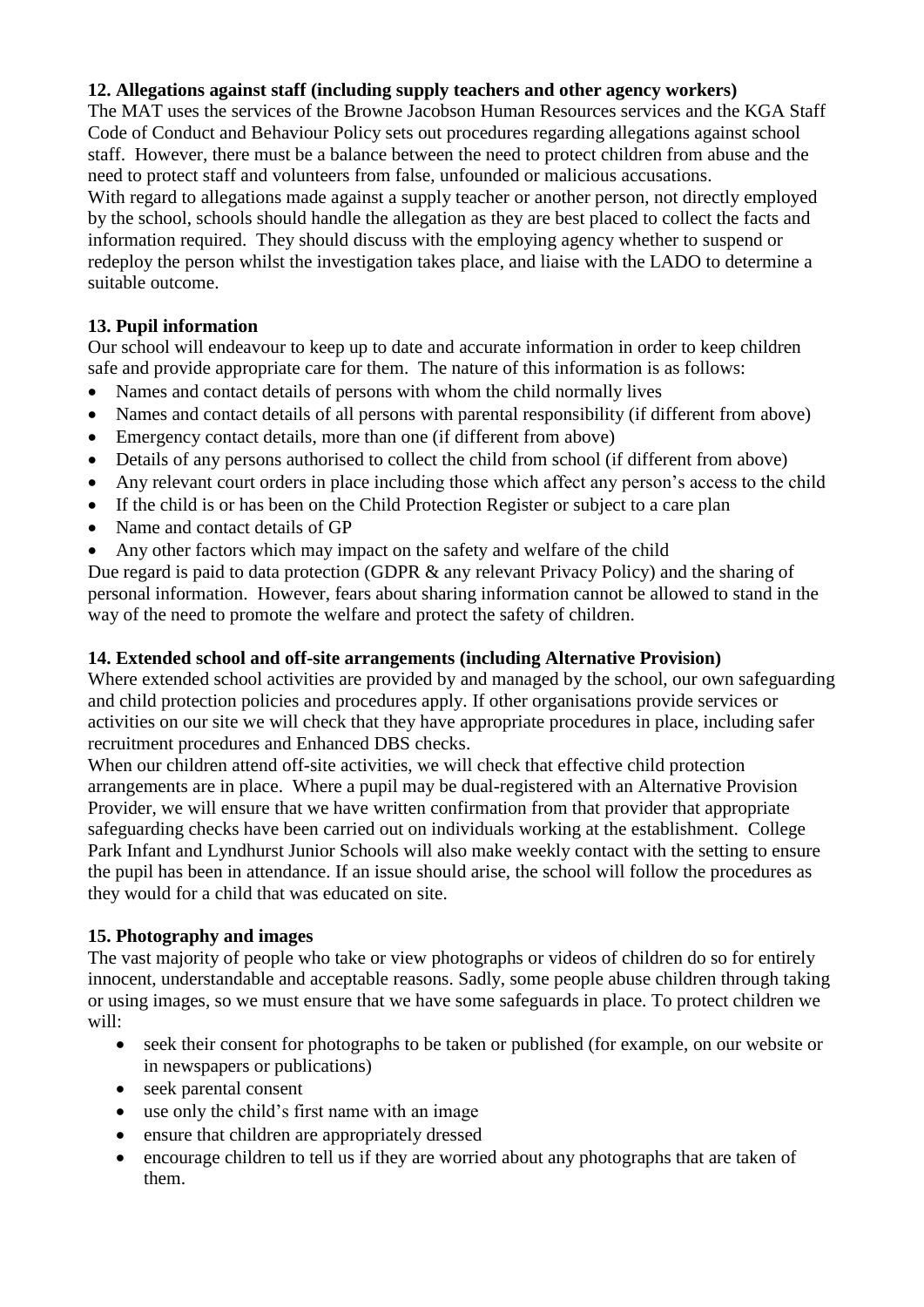#### **16. Mobile phones**

Staff are allowed to bring their mobile phones into school for their own use, but will limit such use to non-contact time when pupils are not present. Staff members personal phones will remain in their bags or cupboards during contact time with the children. Should they be waiting for an urgent call they should direct calls to come to the school office number or alternatively leave their phone with the admin team who can answer it on their behalf if wished.

Staff will not take pictures or recordings of children on their own personal phones or cameras.

#### **17. e-Safety (including 'sexting')**

Most of our children will use mobile phones and computers/tablets at some time. They are a source of fun, entertainment, communication and education. However, we know that some men, women and young people will use these technologies to harm children. The harm might range from sending hurtful or abusive texts and emails, to enticing children to engage in sexually harmful conversations, webcam photography or face-to-face meetings. The school's e-safety policy explains how we work to keep children safe in school.

Cyber-bullying by children, via texts, messages and emails, will be treated as seriously as any other type of bullying and will be managed through our anti-bullying procedures. Chat rooms and social networking sites are the more obvious sources of inappropriate and harmful behaviour and children are not allowed to access these sites whilst in school. Some children will undoubtedly be 'chatting' on mobiles or social networking sites at home and we aim to warn them about the risks that using these facilities entails. We provide educational guidance and support for our children on the subject of e-safety, including 'sexting' e.g. regular lessons activities for pupils at an age-appropriate level.

Filtering and monitoring are important, but even more important is to teach our pupils how to manage risks and how to keep themselves safe when using IT, through a broad and balanced curriculum. Children have access to the internet during lessons. It is the school's policy that children are not allowed to access the internet in class unless an adult is present. Pupils are encouraged to report any images or content that concerns them so staff can assess whether there has been a breach of the filtering system. Staff also need to be vigilant and monitor what appears on pupils' monitors.

Increasingly KS2 pupils are bringing mobile phones (or smart-watches) with 3G/4G/5G capabilities onto the school site. All children's mobile phones must be turned off on site and handed into the school office for safe keeping during the school day.

The staff code of practice also outlines good practice for staff mobile phones and staff are given regular reminders.

#### **18. Mental Health Concerns**

Mental health problems can, in some cases, be an indicator that a child has suffered or is at risk of suffering abuse, neglect or exploitation.

Staff will be alert to behavioural signs that suggest a child might be experiencing a mental health problem or be at risk of developing one.

In this case staff should speak to the DSL immediately.

#### **19. PREVENT**

Protecting children from the risk of radicalisation is part of schools' wider safeguarding duties, and is similar in nature to protecting children from other forms of harm and abuse.

Radicalisation refers to the process by which a person comes to support terrorism and extremist ideologies associated with terrorist groups. From 1 July 2015 all schools have been subject to a duty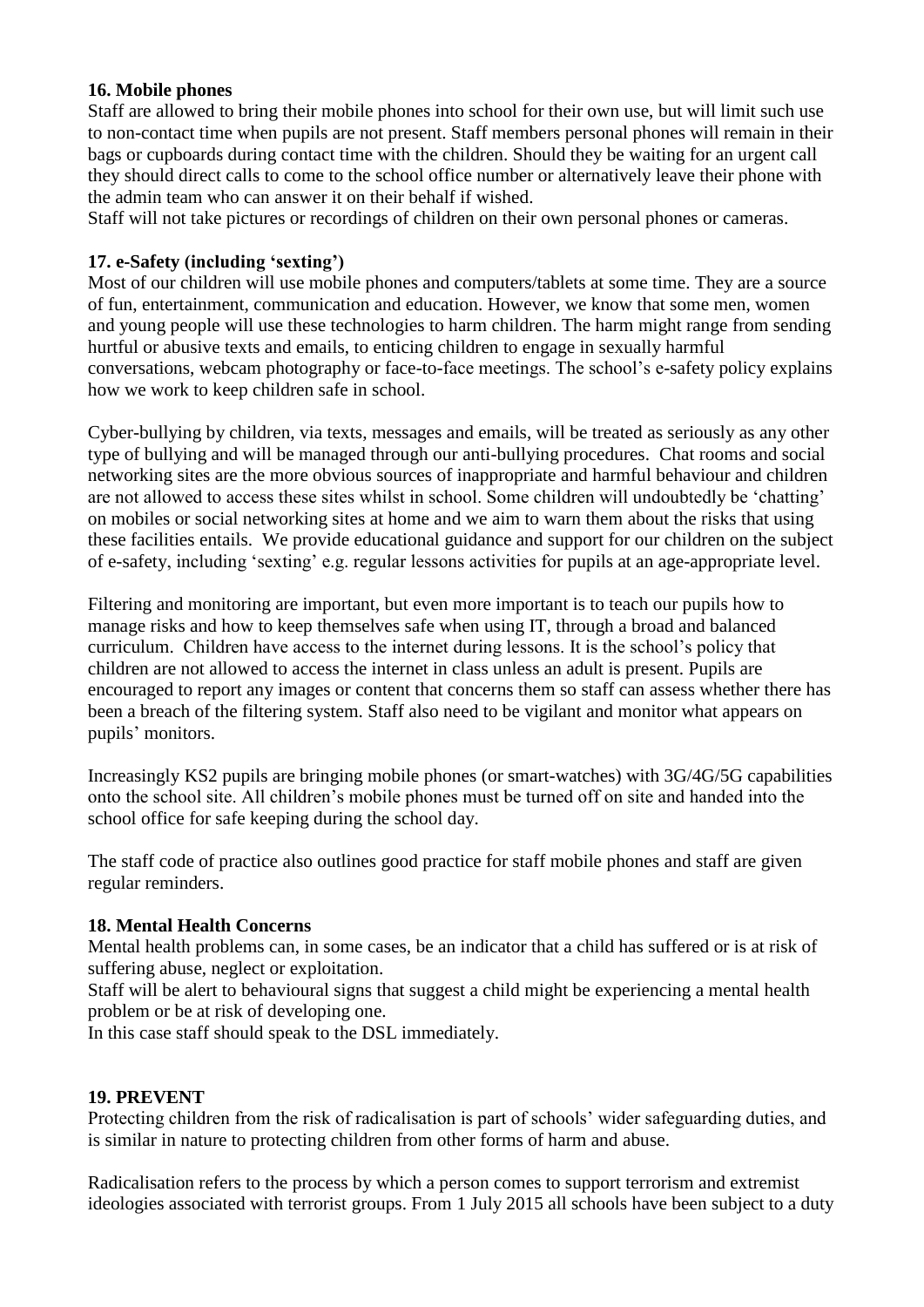to have due regard to the need to prevent people being drawn into terrorism. This duty is known as the Prevent duty. The statutory guidance summarises the requirements on schools in terms of four general themes: risk assessment, working in partnership, staff training and IT policies.

Staff training from [www.saferportsmouth.org.uk](http://www.saferportsmouth.org.uk/) and Educare helps our staff to understand this duty and when it is appropriate to make a referral to the Channel programme. (For further information see the school file on PREVENT).

The Education Against Hate website is recommended by the Local Authority for resources and guidance on extremism.

## **20. Female Genital Mutilation**

Female Genital Mutilation (FGM) comprises all procedures involving partial or total removal of the external female genitalia or other injury to the female genital organs. It is illegal in the UK and a form of child abuse with long-lasting harmful consequences. Professionals in all agencies, and individuals and groups in relevant communities, need to be alert to the possibility of a girl being at risk of FGM, or already having suffered FGM.

There is a **statutory duty** upon teachers, along with social workers and healthcare professionals, to report to the police where they discover that FGM appears to have been carried out on a girl under 18. Unless they have been specifically told not to disclose, they should also discuss the case with the DSL and involve children's social care as appropriate.

#### **21. So-called 'honour-based' abuse**

Honour-based abuse (HBA) is the term used to refer to a collection of practices used predominantly to control the behaviour of women and girls within families or other social groups in order to protect supposed cultural and religious beliefs, values and social norms in the name of 'honour'.

## **22. Child Sexual Exploitation and Child Criminal Exploitation**

Child sexual exploitation (CSE) occurs where an individual or group takes advantage of an imbalance of power to coerce, manipulate or deceive a child into sexual activity in exchange for something the victim wants and/or the financial advantage of the perpetrator or facilitator. It can involve sexual activity where young people are persuaded or forced into exchanging sexual activity for money, drugs, gifts, status, protection or affection. Similarly, child criminal exploitation (CCE) is a form of abuse where children are criminally exploited.

County lines is the police term for urban gangs supplying drugs to suburban areas and market and coastal towns using dedicated mobile phone lines or "deal lines". It involves child criminal exploitation (CCE) as gangs use children and vulnerable people to move drugs and money. Gangs establish a base in the market location, typically by taking over the homes of local vulnerable adults by force or coercion in a practice referred to as 'cuckooing'.

County lines is a major, cross-cutting issue involving drugs, violence, gangs, safeguarding, criminal and sexual exploitation, modern slavery, and missing persons; and the response to tackle it involves the police, the National Crime Agency, a wide range of Government departments, local government agencies and VCS (voluntary and community sector) organisations.

A young person's involvement in county lines activity often leaves signs. A young person might exhibit some of these signs, either as a member or as an associate of a gang dealing drugs. Any sudden changes in a young person's lifestyle should be discussed with them. Some indicators of county lines involvement and exploitation are listed below, with those at the top of particular concern:

- Persistently going missing from school or home and / or being found out-of-area
- Unexplained acquisition of money, clothes, or mobile phones
- Excessive receipt of texts / phone calls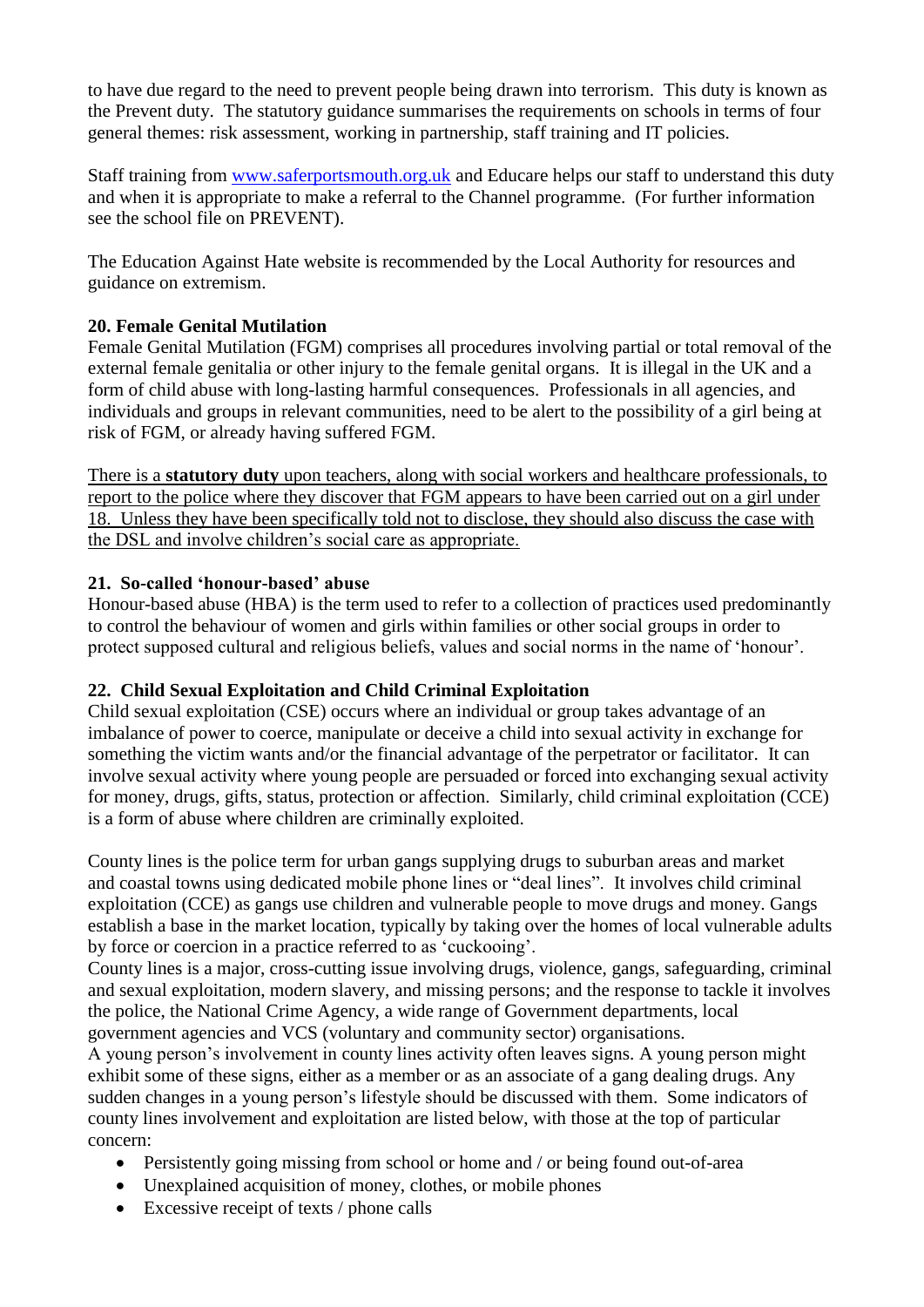- Relationships with controlling / older individuals or groups
- Leaving home / care without explanation
- Suspicion of physical assault / unexplained injuries
- Parental concerns
- Carrying weapons
- Significant decline in school results / performance
- Gang association or isolation from peers or social networks
- Self-harm or significant changes in emotional well-being

Staff must inform the DSL immediately if they suspect a child is at risk of CCE or CSE.

### **23. Children with special educational needs and disabilities (SEND)**

Children with special educational needs and disabilities can provide additional safeguarding challenges as additional barriers may exist when recognising abuse and neglect in this group of children e.g. communication, potential for being a victim of bullying, assumptions that indicators of abuse relate to the child's impairment. (See school policy for children with SEND) If children are behaving in particular ways or they're looking distressed or their behaviour or demeanour is different from in the past, staff should think about that being a sign of the potential for abuse, and not simply see it as part of their disability or their special educational needs. Children with SEND have a higher risk of being left out, of being isolated from their peers, and they are disproportionately affected by bullying. Children with SEN and disabilities will have a greater access to pastoral and emotional literacy support.

#### **24. Children with a social worker**

Children may need a social worker due to safeguarding or welfare needs. We recognise that a child's experiences of adversity and trauma can leave them vulnerable to further harm as well as potentially creating barriers to attendance learning behaviour and mental health. The DSL and all members of staff will work with and support social workers to help protect vulnerable children. Where we are aware that a child has a social worker, the DSL will always consider this fact to ensure any decisions are made in the best interests of the child's safety, welfare and educational outcomes. For example, it will inform decisions about: responding to unauthorised absence or missing education where there known safeguarding risks.

#### **25. Looked after children and previously looked-after children**

Looked after children are a high priority as the most common reason for children becoming looked after is as a result of abuse and/or neglect. It is important that we work with all agencies together and prompt action is taken by staff, as these children are particularly vulnerable.

#### **26. Types of abuse and neglect (including peer on peer/child on child)**

All staff will be aware of different types of abuse (physical, emotional, sexual), neglect and safeguarding issues, this includes peer-on-peer abuse which should never be tolerated or passed off as "banter" or "part of growing up". This policy has clear links to many other College Park Infant/Lyndhurst Junior School policies including those on Anti-bullying and Behaviour. Staff, pupils and parents are positively encouraged to have a voice and share concerns, knowing that these will be taken seriously and acted upon by senior leaders. It is in this open climate that we aim to minimise the risk of abuse.

#### **Allegations of abuse made against other pupils- peer on peer abuse**

We recognise that children are capable of abusing their peers. Abuse will never be tolerated or passed off as "banter", "just having a laugh" or "part of growing up". We also recognise the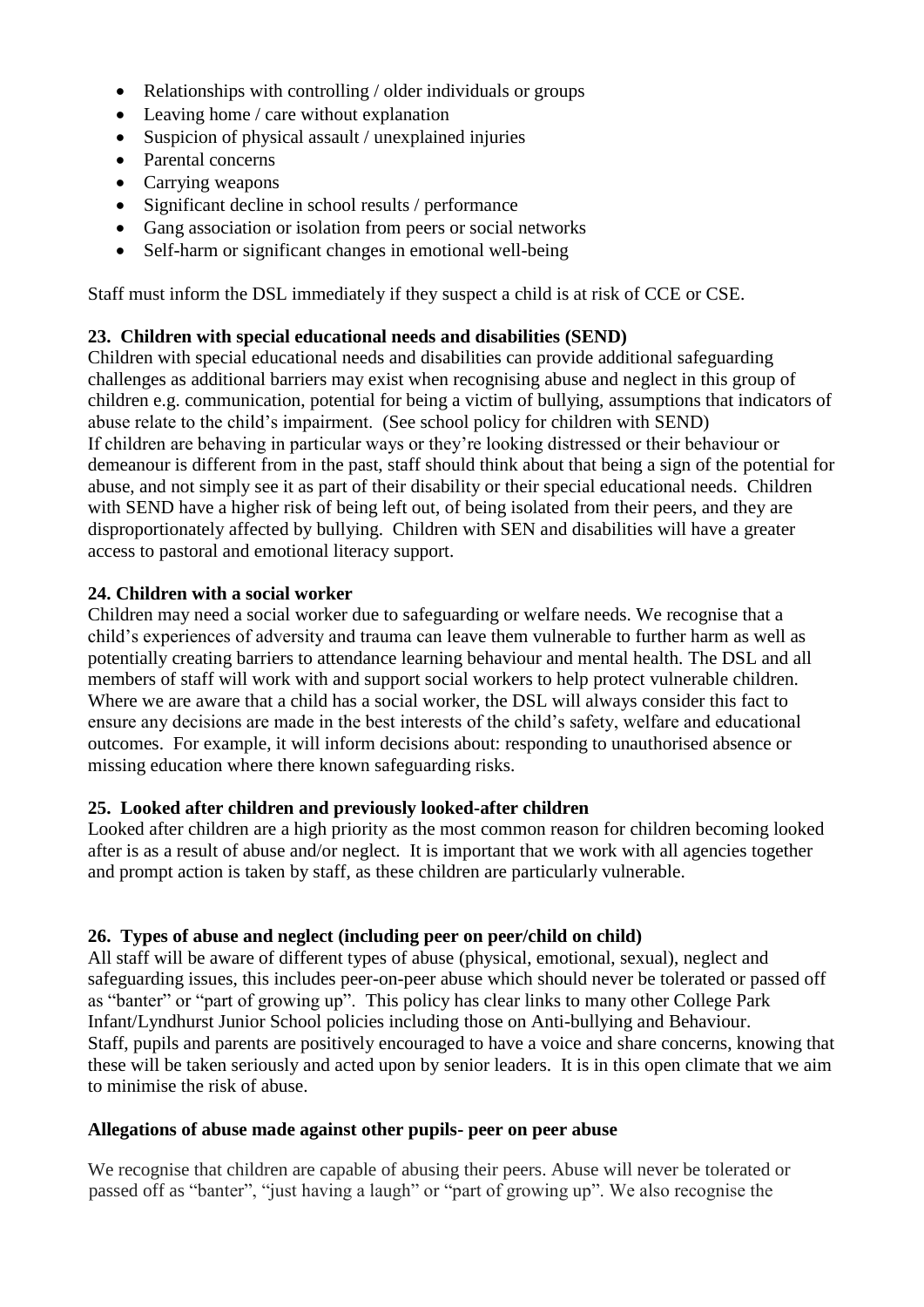gendered nature of peer-on-peer abuse. However, all peer-on-peer abuse is unacceptable and will be taken seriously.

Most cases of pupils hurting other pupils will be dealt with under our school's behaviour policy, but this child protection and safeguarding policy will apply to any allegations that raise safeguarding concerns. This might include where the alleged behaviour:

- Is serious, and potentially a criminal offence
- Could put pupils in the school at risk
- Is violent
- Involves pupils being forced to use drugs or alcohol
- Involves sexual exploitation, sexual abuse or sexual harassment, such as indecent exposure, sexual assault, upskirting or sexually inappropriate pictures or videos (including sexting)

If a pupil makes an allegation of abuse against another pupil:

- You must record the allegation and tell the DSL, but do not investigate it
- The DSL will contact the local authority children's social care team and follow its advice, as well as the police if the allegation involves a potential criminal offence
- The DSL will put a risk assessment and support plan into place for all children involved  $(including the victim(s), the child (ren) against whom the allocation has been made and any$ others affected) with a named person they can talk to if needed
- The DSL will contact the children and adolescent mental health services (CAMHS), if appropriate

We will minimise the risk of peer-on-peer abuse by:

- Challenging any form of derogatory or sexualised language or behaviour, including requesting or sending sexual images
- Being vigilant to issues that particularly affect different genders for example, sexualised or aggressive touching or grabbing towards female pupils, and initiation or hazing type violence with respect to boys
- Ensuring our curriculum helps to educate pupils about appropriate behaviour and consent
- Ensuring pupils know they can talk to staff confidentially by ensuring all pupils know they can talk to any staff , and / or the DSL team
- Ensuring staff are trained to understand that a pupil harming a peer could be a sign that the child is being abused themselves, and that this would fall under the scope of this policy

## **Sexting**

Your responsibilities when responding to an incident:

If you are made aware of an incident involving sexting (also known as 'youth produced sexual imagery'), you must report it to the DSL immediately. You must **not**:

- View, copy, print, share, store or save the imagery yourself, or ask a pupil to share or download it (if you have already viewed the imagery by accident, you must report this to the DSL)
- Delete the imagery or ask the pupil to delete it
- Ask the pupil(s) who are involved in the incident to disclose information regarding the imagery (this is the DSL's responsibility)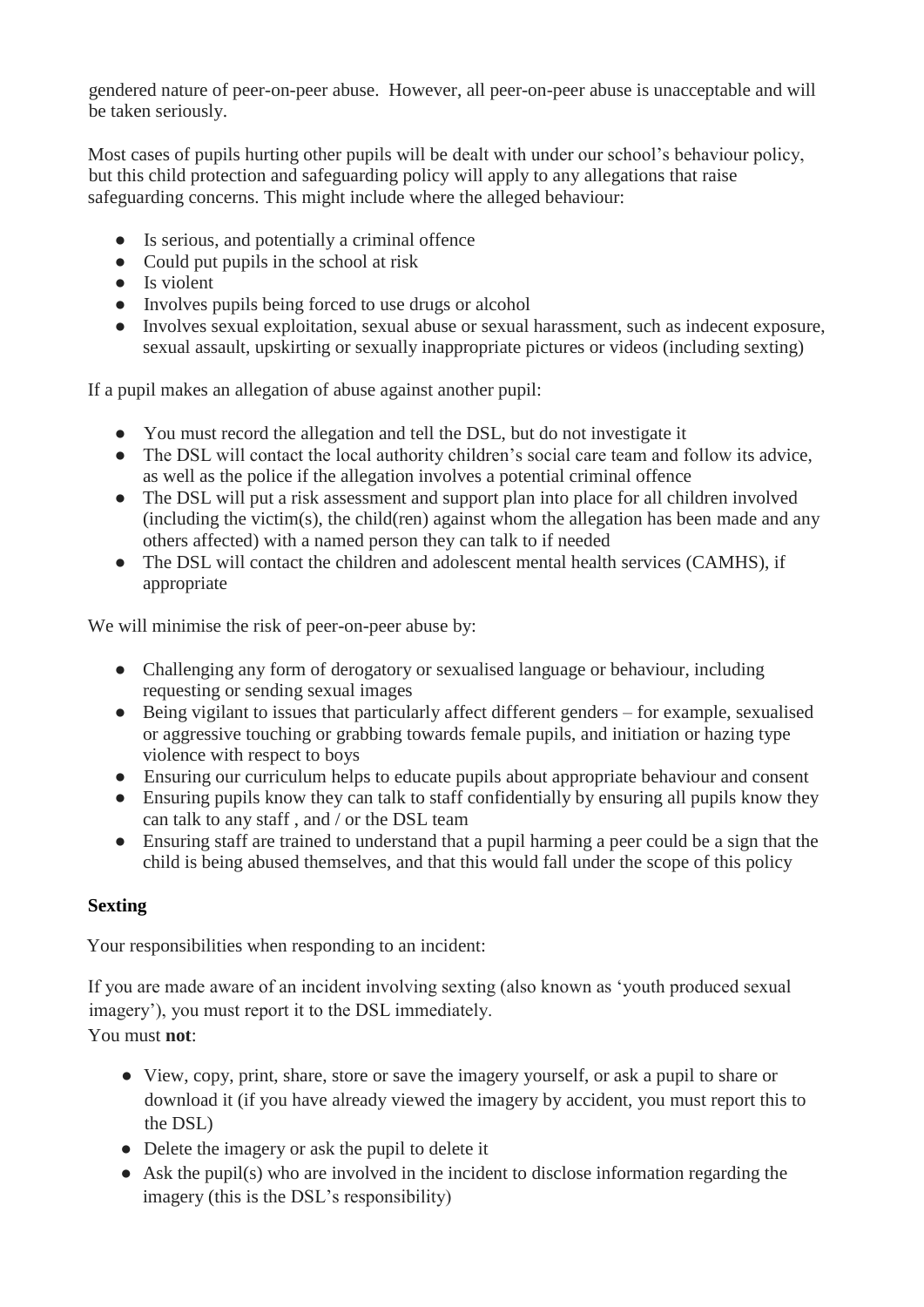- Share information about the incident with other members of staff, the pupil(s) if it involves or their, or other, parents and/or carers
- Say or do anything to blame or shame any young people involved

You should explain that you need to report the incident, and reassure the pupil(s) that they will receive support and help from the DSL.

## **Initial review meeting**

Following a report of an incident, the DSL will hold an initial review meeting with appropriate school staff – this may include the staff member who reported the incident and the safeguarding or leadership team that deals with safeguarding concerns. This meeting will consider the initial evidence and aim to determine:

- Whether there is an immediate risk to  $pupil(s)$
- If a referral needs to be made to the police and/or children's social care
- If it is necessary to view the image(s) in order to safeguard the young person (in most cases, images or videos should not be viewed)
- What further information is required to decide on the best response
- Whether the image(s) has been shared widely and via what services and/or platforms (this may be unknown)
- Whether immediate action should be taken to delete or remove images or videos from devices or online services
- Any relevant facts about the pupils involved which would influence risk assessment
- If there is a need to contact another school, setting or individual
- Whether to contact parents or carers of the pupils involved (in most cases parents/carers should be involved)

The DSL will make an immediate referral to police and/or children's social care if:

- The incident involves an adult
- There is reason to believe that a young person has been coerced, blackmailed or groomed, or if there are concerns about their capacity to consent (for example owing to special educational needs)
- What the DSL knows about the images or videos suggests the content depicts sexual acts which are unusual for the young person's developmental stage, or are violent
- The imagery involves sexual acts and any pupil in the images or videos is under 13
- The DSL has reason to believe a pupil is at immediate risk of harm owing to the sharing of nudes and semi-nudes (for example, the young person is presenting as suicidal or selfharming)

If none of the above apply then the DSL, in consultation with the Head of School/Executive Headteacher and other members of staff as appropriate, may decide to respond to the incident without involving the police or children's social care. The decision will be made and recorded in line with the procedures set out in this policy.

## **Further review by the DSL**

If at the initial review stage a decision has been made not to refer to police and/or children's social care, the DSL will conduct a further review to establish the facts and assess the risks. They will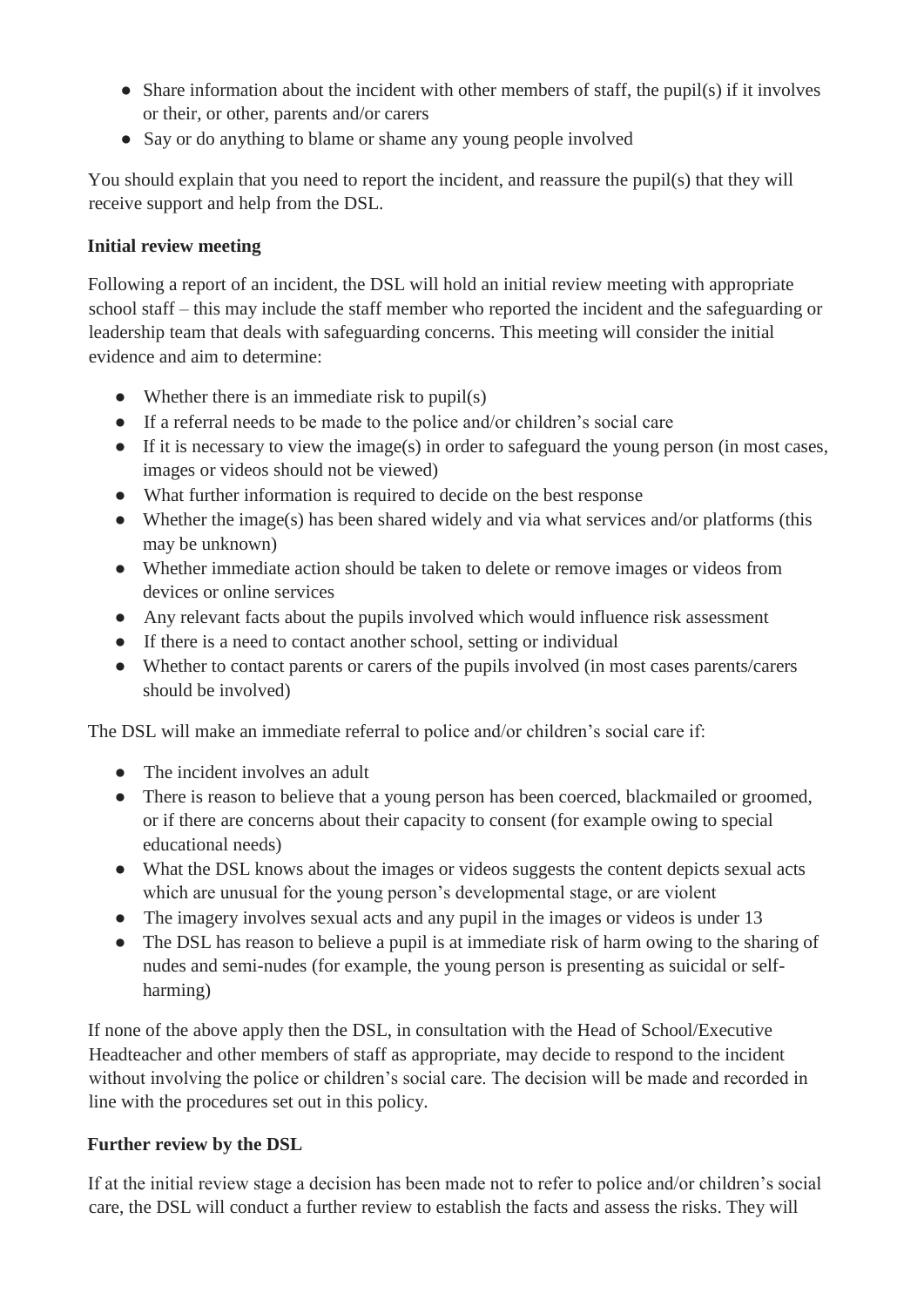hold interviews with the pupils involved (if appropriate). If at any point in the process there is a concern that a pupil has been harmed or is at risk of harm, a referral will be made to children's social care and/or the police immediately.

## **Informing parents**

The DSL will inform parents at an early stage and keep them involved in the process, unless there is a good reason to believe that involving them would put the pupil at risk of harm.

## **Referring to the police**

If it is necessary to refer an incident to the police, this will be done through dialling 101

## **Recording incidents**

All sexting incidents and the decisions made in responding to them will be recorded. The recordkeeping arrangements set out in section 14 of this policy also apply to recording incidents of sexting.

## **Curriculum coverage**

Pupils are taught about the issues surrounding sexting as part of our PSHE and Relationships and Sex Education Programmes and Computing programmes. Teaching covers the following in relation to sexting:

- What it is
- How it is most likely to be encountered
- The consequences of requesting, forwarding or providing such images, including when it is and is not abusive and when it may be deemed as online sexual harassment
- Issues of legality
- The risk of damage to people's feelings and reputation
- Pupils also learn the strategies and skills needed to manage:
- Specific requests or pressure to provide (or forward) such images
- The receipt of such images

This policy on sexting is also shared with pupils so they are aware of the processes the school will follow in the event of an incident.

#### **27. Domestic Abuse**

The definition of domestic violence and abuse is: any incident or pattern of incidents of controlling, coercive, threatening behaviour, violence or abuse between those aged 16 or over who are, or have been intimate partners or family members regardless of gender or sexuality. The abuse can psychological, physical, sexual, financial and emotional. All children can witness and be adversely affected by domestic abuse in the context of their home life where domestic abuse occurs between family members. Exposure to this can have serious, long-lasting emotional and psychological impact on children.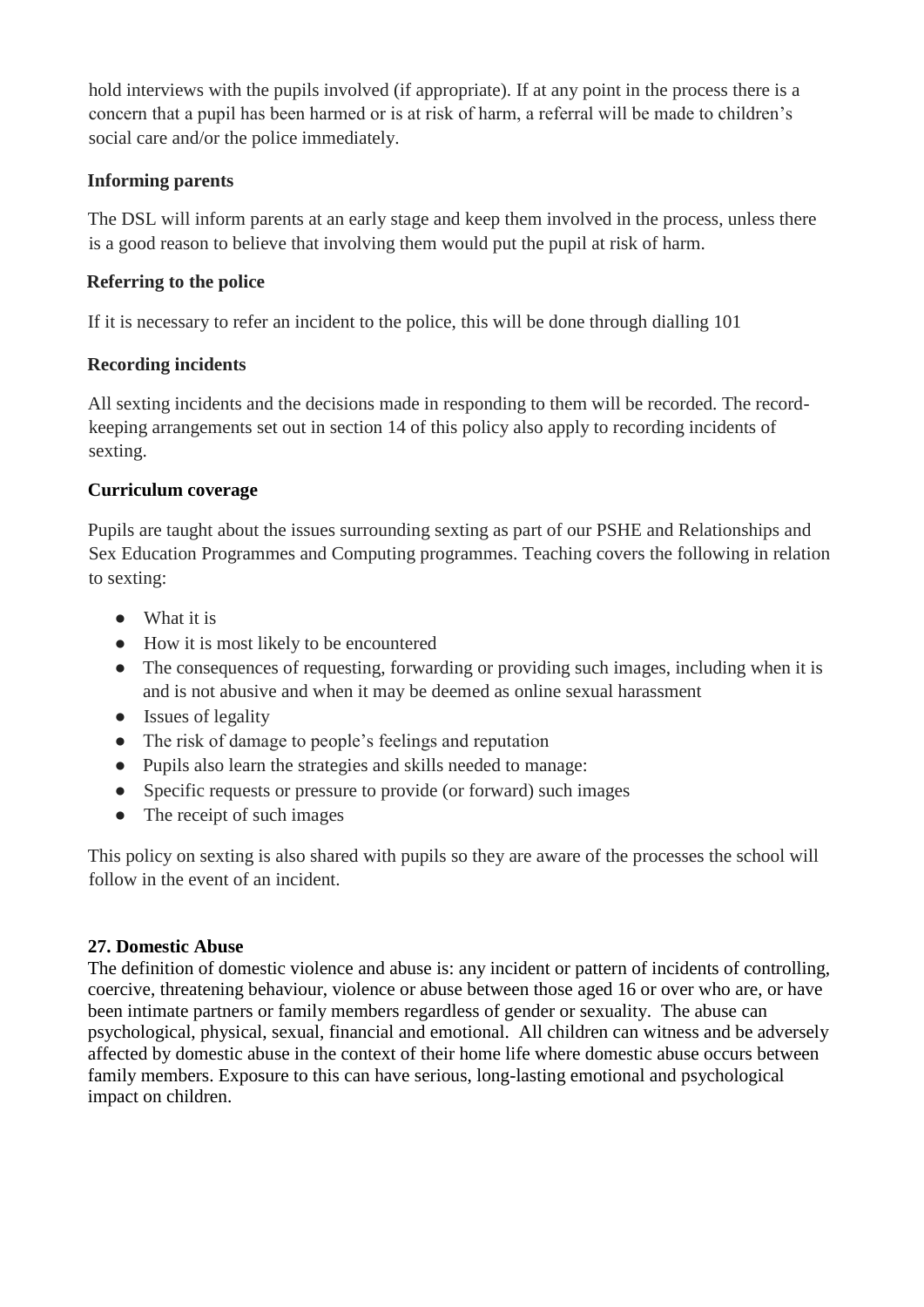# **28. Upskirting**

Upskirting is defined typically as when a photograph is taken under a person's clothing without their permission and/or knowledge, for sexual gratification or to cause the victim humiliation, distress or alarm. It is now a criminal offence.

## **29. Sexual Violence and Sexual Harassment**

Sexual Violence refers to criminal acts: rape, assault by penetration and sexual assault, as defined by the Sexual Offences Act 2003. Sexual harassment is described as 'unwanted conduct of a sexual nature'. Groups at particular risk include girls, students who identify as LGBTQ+, or are **perceived** by peers to be LGBTQ+, and pupils with SEND.

As with peer on peer abuse, sexual violence and sexual harassment should never be tolerated or passed off as "banter" or "part of growing up". Victims and alleged perpetrators must be kept apart in classrooms and other shared spaces, and that consideration should be given about travel to and from school. The emphasis should be on ensuring that the victim can continue their normal routines. Staff must record incidents across the whole spectrum of sexual violence and sexual harassment, so that the school leadership can understand the scale of any issue within the school and make appropriate plans to reduce it.

# **NSPCC whistle-blowing helpline number is 0800 028 0285**

Anyone can telephone this number if they feel that their safeguarding concerns are not being responded to appropriately by the school's Designated Safeguarding Leads or senior member of staff or the named Governor responsible for Safeguarding. Staff are regularly reminded about their safeguarding responsibilities and that whistle-blowing is a part of this.

## **Roles and Responsibilities**

## **Role & Responsibility of the Local Governing Board**

- Accountable for the school having policies
- Monitoring compliance
- Have a link governor to liaise between the Executive Headteacher/Heads of School and Governors
- Allegations against the Executive Headteacher should be dealt with initially by the Chair of Governors or Vice-Chair if necessary and referred to the CEO of KGA MAT
- Awareness of the school's three safeguarding partners: the Local Authority, the Clinical Commissioning Group within the LA, the Chief Office of Police within the LA
- Ensure the school has:
- all staff who have read and understood Part 1 of 'Keeping Children Safe in Education' (DfE Sept 2020)
- an up-to-date Child Protection policy and Safeguarding policy
- operates safe recruitment
- checks are carried out on staff and volunteers
- allegation procedures
- there is a Designated Safeguarding Lead
- the Designated Safeguarding Lead has child protection training every 2 years and is updated annually
- all other staff who work with children have training updates annually (e.g. Educare, school provided) and other specific safeguarding training (LA or other commissioned) every 3 years
- remedies weaknesses or deficiencies in child protection and safeguarding arrangements
- a member who liaises with the LA/MAT if allegations are made against the Executive Headteacher
- a review of its policies and procedures annually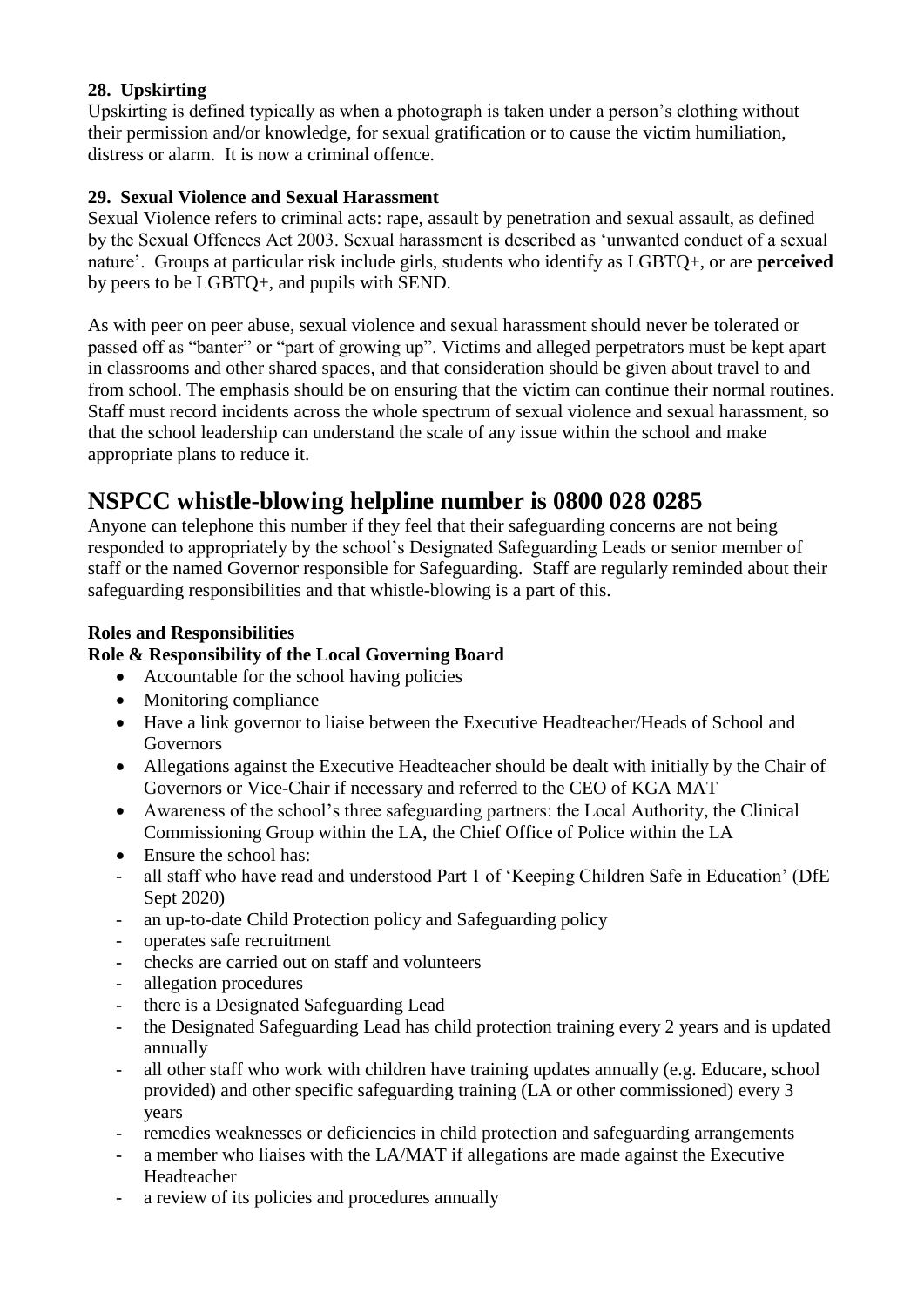**Role & Responsibility of the Designated Safeguarding Lead (see specific job description) \* at College Park Infant School the Designated Safeguarding Leads are the Head of School Mrs J Lathem and Assistant Headteacher/Inclusion Leader Mrs E Moran** 

**\* at Lyndhurst Junior School the Designated Safeguarding Leads are the Acting Assistant Headteacher Mrs E Bannister-Palmer, Senior Assistant Headteacher Mrs K Pycroft and Inclusion Leader Ms H Merel.**

## **Raising Awareness**

- To ensure the school's Child Protection and Safeguarding Policies are updated and reviewed annually and work with the Local Governing Board regarding this.
- To ensure parents are aware of and have access to the school's Child Protection and Safeguarding policies, so they are alerted to the fact that referrals may be made and the role of the school in this (see the school website).
- Where pupils leave the school, ensure that child protection/safeguarding records are copied for the new school as soon as possible but transferred separately from the pupil's main file.

## **Training / Management**

- To recognise how to identify signs of abuse and when it is appropriate to make a referral.
- To ensure that each member of staff is aware of and has access to the school's Child Protection and Safeguarding policies, especially new or part-time staff who may work in different educational establishments.
- To ensure that all staff have induction training covering child protection and safeguarding and are able to recognise and report any concerns immediately they arise.
- To keep appropriately detailed accurate written records of concerns/referrals and store securely and confidentially (using MyConcern from September 2018).
- To obtain access to resources and attend any relevant training or refresher training courses at least every two years.
- To have a working knowledge of how Area Child Protection Committees (ACPCs) and Portsmouth's three Safeguarding Partners operate, the conduct of a child protection case conference and be able to attend and contribute to these effectively when required to do so.

#### **Referrals**

- Refer cases of suspected abuse or allegations to the relevant investigating agencies.
- Act as a source of support, advice and expertise within the school when deciding whether to make a referral by liaising with relevant agencies.
- Liaise with our other DSLs and/or DSO(s) to inform of any issues and ongoing investigations and ensure that there is always cover for this role.

#### **Role of the Executive Headteacher/Head of School**

- To ensure that policies and procedures adopted by the Local Governing Board are fully implemented and followed by all staff.
- To manage the efficient allocation of resources and time, to enable staff to discharge their responsibilities.
- To ensure that all staff and volunteers feel able to raise concerns about poor or unsafe practice in regard to children, and such concerns are addressed sensitively and effectively in a timely manner in accordance with agreed whistle blowing policies.
- To liaise regularly with the senior leaders of our adjacent infant/junior school and the Multi Academy Trust to ensure continuity, consistency and the sharing of information with due regard to data protection but always in the best interests and safety of the child in question.
- To liaise with the Virtual School Headteacher who is responsible for the progress of Looked After Children so that any Looked After Children receive their entitlements and additional services are accessed promptly to ensure the best possible life chances.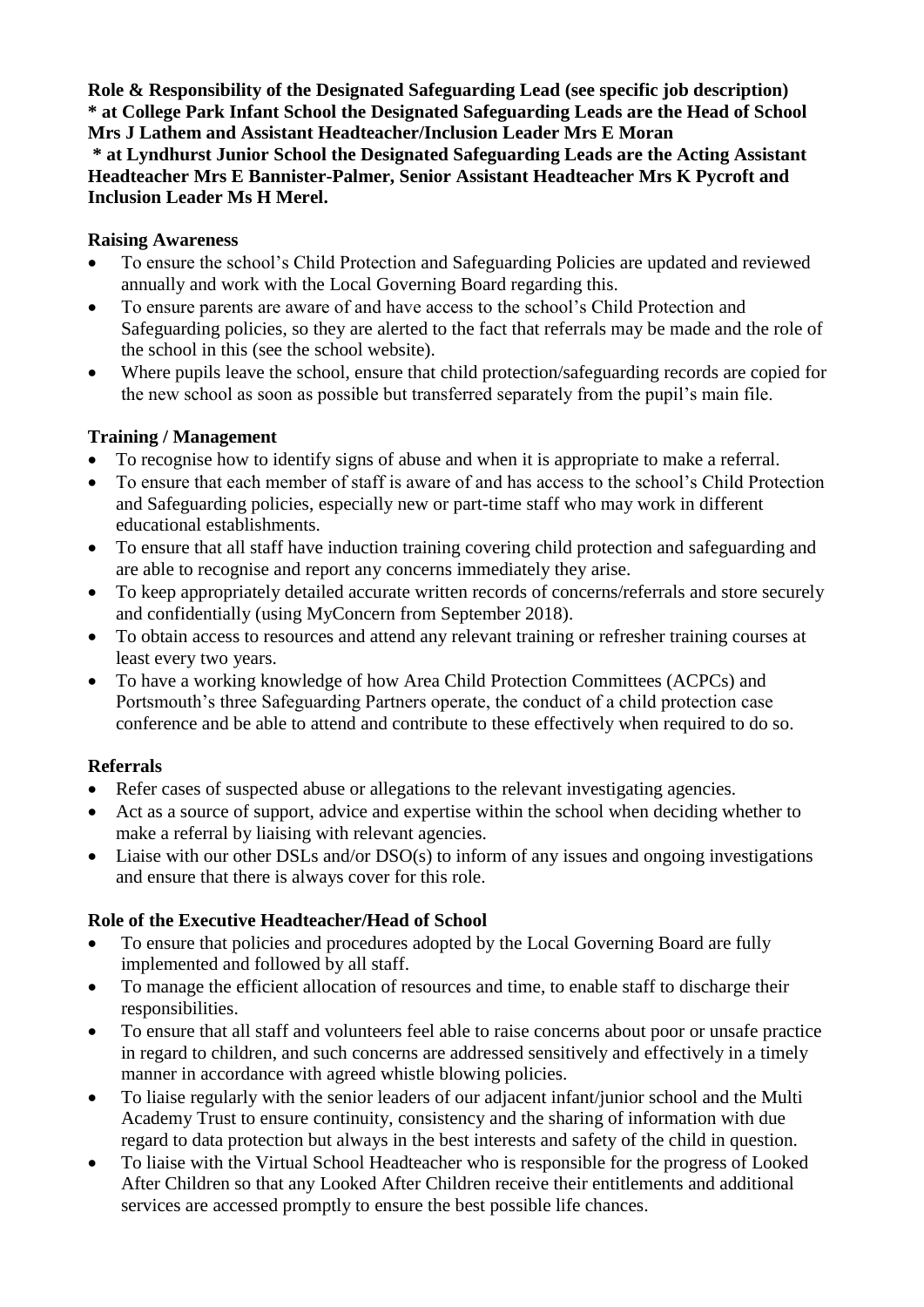## **Role of admin staff**

- To maintain the school's Single Central Register including ensuring all staff, governors, trustees and volunteers have the relevant checks eg. DBS, Disqualification by Association declaration, Prohibition to Teach, section 128 in place.
- To oversee attendance and alert senior leaders and/or the MASH to absences or patterns of absence that cause concern, particularly with vulnerable children.
- To establish positive relationships with all parents and carers that will support the safeguarding and welfare of our pupils.
- To organise and manage staff /personnel documentation that relates to recruitment and safeguarding eg. proof of qualifications, references, police checks, section 128, prohibition to teach, disqualification by association declaration forms.

## **Role of the named Governor responsible for Safeguarding**

- To ensure that the school follows all statutory safeguarding requirements.
- To monitor the effectiveness of our safeguarding procedures e.g. 'spot-check' the Single Central Register, observe pupils using the internet.
- To liaise with members of the school staff who have particular safeguarding responsibilities.
- To oversee the curriculum to ensure that pupils are being taught ways to keep themselves safe appropriate to the age and stage of development.

## **Role of all staff**

- Safeguarding is everyone's responsibility! Any concerns must be reported.
- Staff should never promise a child that they will not tell anyone about an allegation, as this may ultimately not be in the best interests of the child.

#### **Other relevant documentation / information**

Child Protection policy Health & Safety policy, Security policy Anti-bullying policy Internet policy, e-safety policy PSHE policy, Sex and Relationships Education policy Policy for Children with Special Educational Needs and Disabilities Whistle-blowing policy Designated Teacher policy Staff conduct, discipline & grievance, including dignity at work LA Manual of Personnel Practice School Staff Induction Handbook Working Together to Safeguard Children (HM Government July 2018) Keeping Children Safe in Education (DfE September 2020) What to do if you're worried a child is being abused (DfE March 2015) Inspecting safeguarding in early years, education and skills (Ofsted/DfE Sept 2019) Positive environments where children can flourish (Ofsted/DfE March 2018) The Prevent duty (DfE June 2015) When to call the Police Safeguarding leaflet for parents School Prospectus/Booklet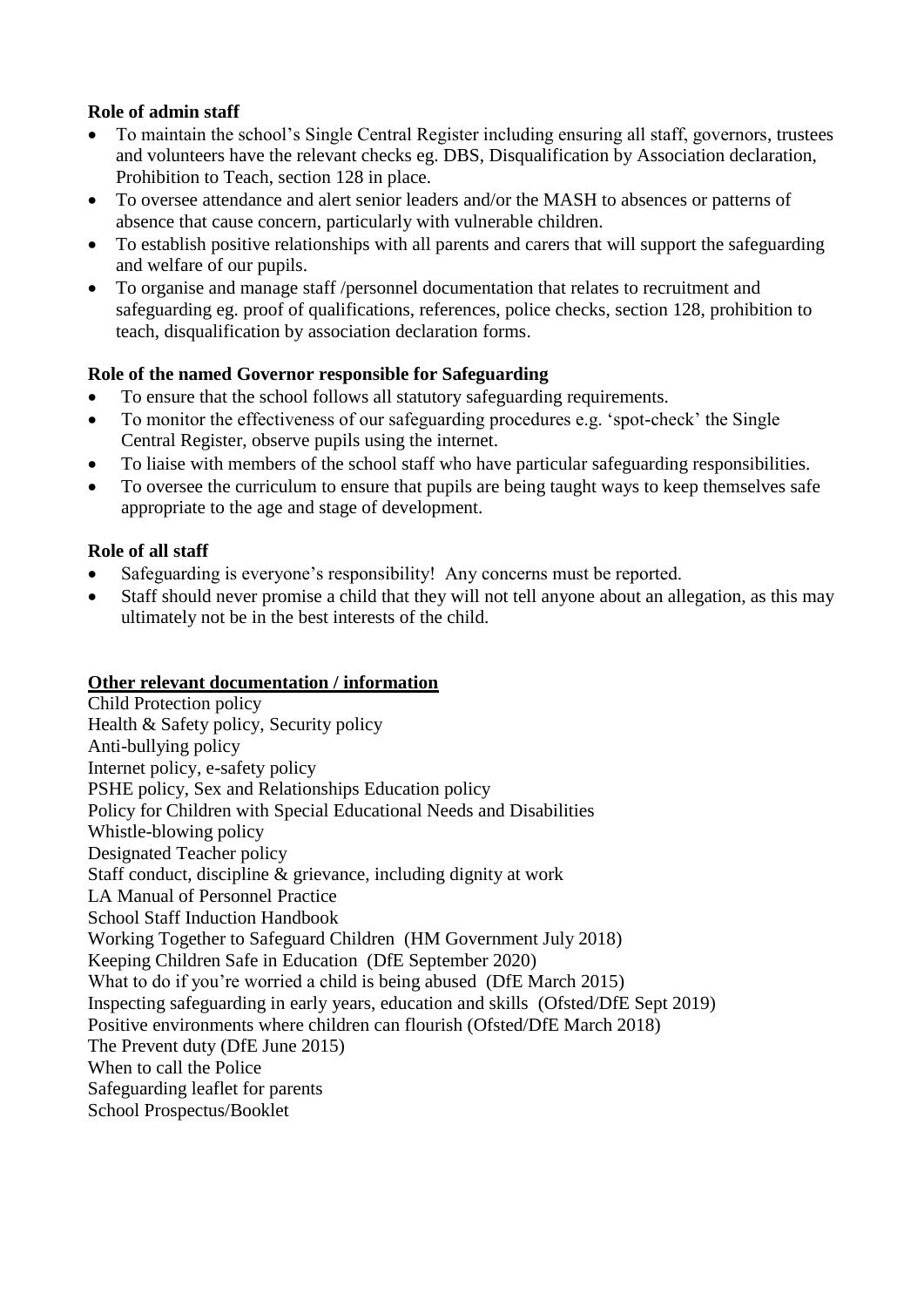**Review: Annually (or more often if Guidance is updated)**

**Reviewed: May 2021 (pending ratification by the LGB)**

**Agreed:**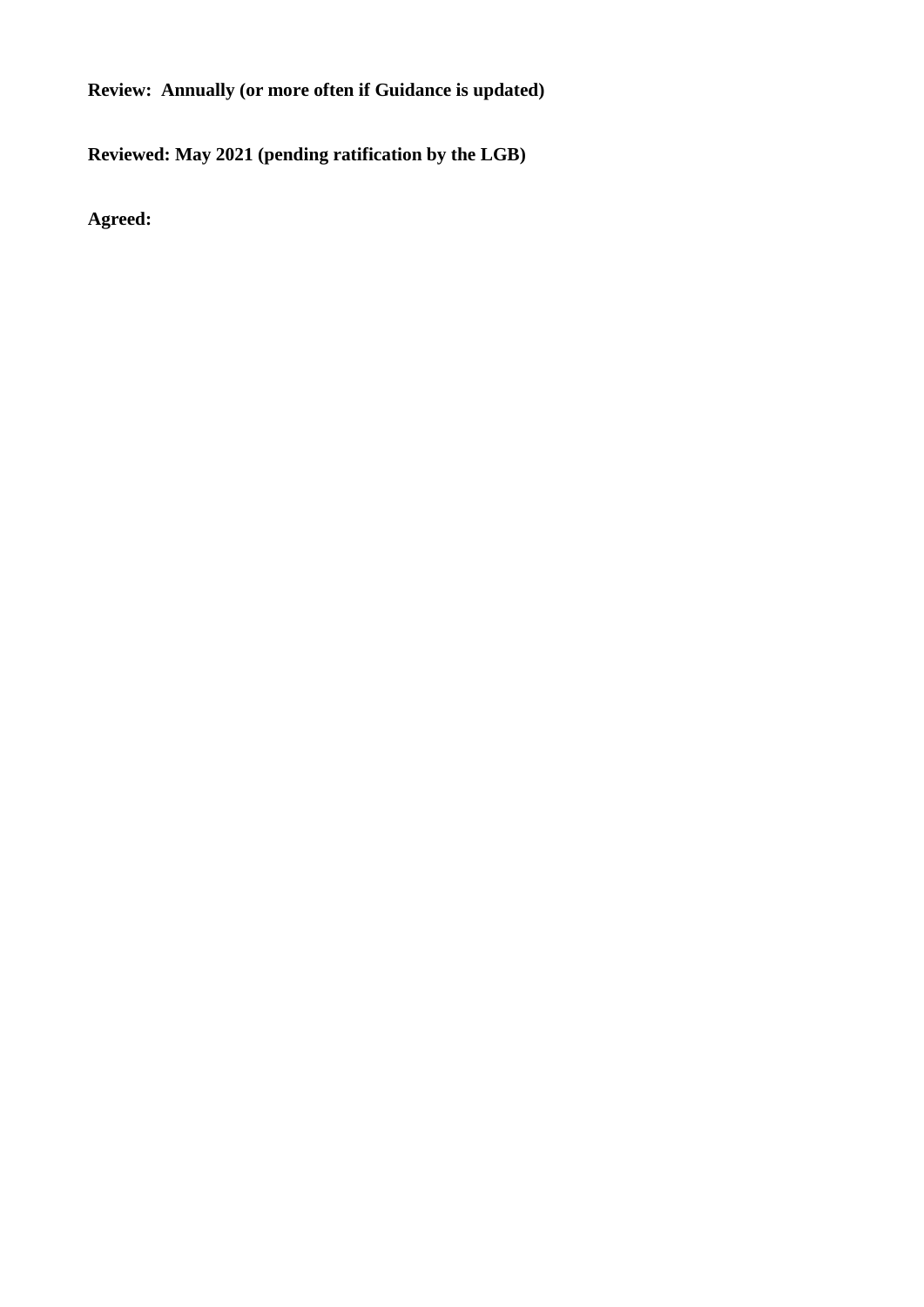#### Annex 1

#### **Management of allegations against adults who work with children**

#### **Procedure**

This procedure should be used in all cases in which it is alleged a member of staff (including a supply teacher) or volunteer in a school, or another adult who works with children has:

- Behaved in a way that has harmed a child, or may have harmed a child;
- Possibly committed a criminal offence against or related to a child; or
- Behaved towards a child or children in a way that would pose a risk of harm to children.

In dealing with allegations or concerns against an adult, staff must:

- Report any concerns about the conduct of any member of staff or volunteer to the DSL and/or Head of School as soon as possible.
- If an allegation is made against the Head of School, the concerns need to be raised with the Executive Headteacher and/or Chair of Governors as soon as possible. If neither are available then the CEO of the Multi Academy Trust should be contacted directly.
- If an allegation is made against the Executive Headteacher, the concerns need to be raised with the Chair of Governors as soon as possible. If the Chair of Governors is not available then the CEO of the Multi Academy Trust should be contacted directly.
- There may be situations when the Executive Headteacher, Head of School, Chair of Governors or CEO of the MAT will want to involve the police immediately if the person is deemed to be an immediate risk to children or there is evidence of a possible criminal offence.
- Once an allegation has been received by the Head of School, Executive Headteacher or Chair of Governors or CEO and the threshold has been met, they will contact the LADO on 023 9288 2500 or [LADO@portsmouthcc.gcsx.gov.uk](mailto:LADO@portsmouthcc.gcsx.gov.uk) as soon as possible and before carrying out any investigation into the allegation other than preliminary enquiries.
- Inform the parents of the allegation unless there is a good reason not to.

In liaison with the LADO, the school will determine how to proceed and if necessary the LADO will refer the matter to Children's Social Care and/or the police.

If the matter is investigated internally, the LADO will advise the school to seek guidance from their personnel/HR provider in following procedures set out in Chapter 4 of 'Keeping Children Safe in Education' (2020) and the Safeguarding Partners' procedures. The CEO of King's Group Academies will be kept informed.

King's Group Academies Multi Academy Trust have commissioned Browne Jacobson as their HR provider. As such, the procedures within the KGA Staff Code of Conduct and Behaviour Policy will be followed in any instance of an allegation made against a member of staff.